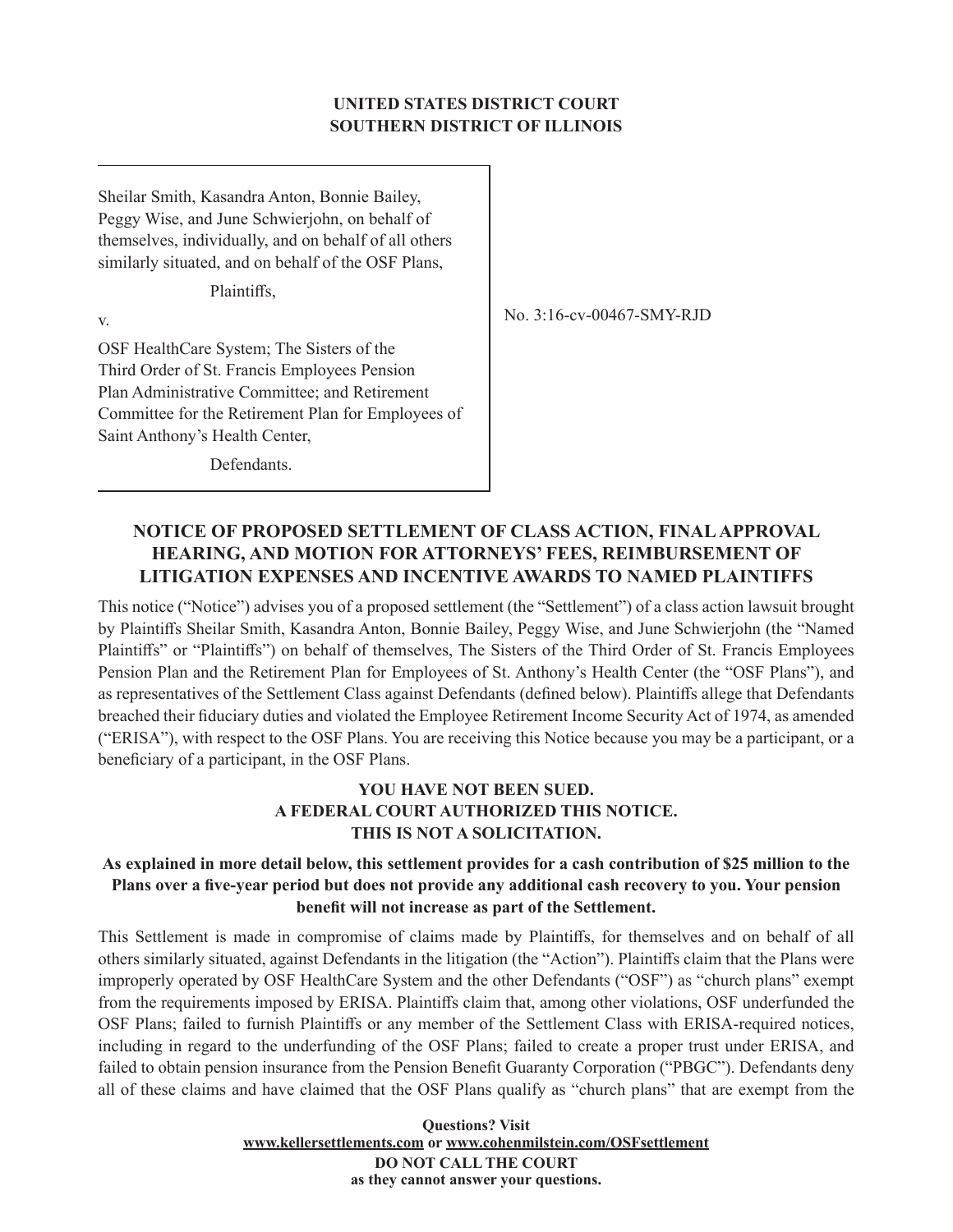requirements of ERISA. Defendants deny that Plaintiffs have any valid claims against them and deny that they have engaged in any wrongdoing whatsoever.

Named Plaintiffs, on behalf of themselves and the Settlement Class, have agreed to settle all Released Claims (as defined in the Settlement Agreement) against Defendants and other Releasees (as defined in the Settlement Agreement) in exchange for, among other terms, a cash payment of \$25 million, to be paid into The Sisters of the Third Order of St. Francis Employees Pension Trust ("Master Trust") over five years from fiscal year 2021 to fiscal year 2025, with OSF contributing \$5 million per year. The Court in charge of this Action still has to decide whether to approve the Settlement. The Cash Contribution of the Settlement will be made only if: a) the Court approves the Settlement and b) that approval is upheld if there are any appeals. This process is explained in greater detail below.

**Your legal rights are affected if you are a member of the Settlement Class whether or not you act. "Settlement Class" means: All vested or non-vested participants of the OSF Plans (and their beneficiaries) as of the date of the filing of the Complaint (April 27, 2016).**

**Identification of Key Terms:** This Class Notice contains summary information with respect to the Settlement. The terms and conditions of the Settlement are set forth in the Class Action Settlement Agreement (the "Settlement Agreement"). The Settlement Agreement, and additional information with respect to this lawsuit and the Settlement, are available at www.kellersettlements.com and www.cohenmilstein.com/OSFsettlement.

**Reasons for the Settlement:** The Settlement resolves all claims in the Action against Defendants regarding the Plans. The Parties agree that the Settlement is not, and should not be construed as, an admission of any fault, liability or wrongdoing whatsoever by any of the Defendants, who continue to deny any and all of the allegations of the operative Complaint. The Named Plaintiffs and Class Counsel (identified below) believe that the proposed Settlement is fair, reasonable, and adequate, and in the best interests of the Settlement Class. The Named Plaintiffs and Class Counsel believe that the Settlement ensures prompt payment of benefits to the Master Trust under the OSF Plans as compared to the risks, costs and delays of proceeding with this litigation against Defendants.

**Identification of Class Counsel:** If you have any questions regarding the Settlement, they should be directed to Class Counsel. Please contact Laura R. Gerber at Keller Rohrback L.L.P., 1201 Third Avenue, Suite 3200, Seattle, WA 98101-3052 or Karen Handorf, Michelle Yau, or Julie Selesnick at Cohen Milstein Sellers & Toll, PLLC, 1100 New York Avenue, N.W., Suite 500, Washington, D.C. 20005. Class Counsel has established a toll-free number, (888) 710-4537, if you have questions or comments. Class Counsel may also be contacted via e-mail at OSFsettlement@kellerrohrback.com. Please do not contact the Court. The Court personnel will not be able to answer your questions.

**PLEASE READ THIS NOTICE CAREFULLY AND COMPLETELY. IF YOU ARE A MEMBER OF THE SETTLEMENT CLASS TO WHOM THIS CLASS NOTICE IS ADDRESSED, THE SETTLEMENT WILL AFFECT YOUR RIGHTS. YOU ARE NOT BEING SUED IN THIS MATTER. YOU DO NOT HAVE TO APPEAR IN COURT, AND YOU DO NOT HAVE TO HIRE AN ATTORNEY IN THIS CASE. IF YOU ARE IN FAVOR OF THE SETTLEMENT, YOU NEED NOT DO ANYTHING. IF YOU DISAPPROVE, YOU MAY OBJECT TO THE SETTLEMENT PURSUANT TO THE PROCEDURES DESCRIBED BELOW.**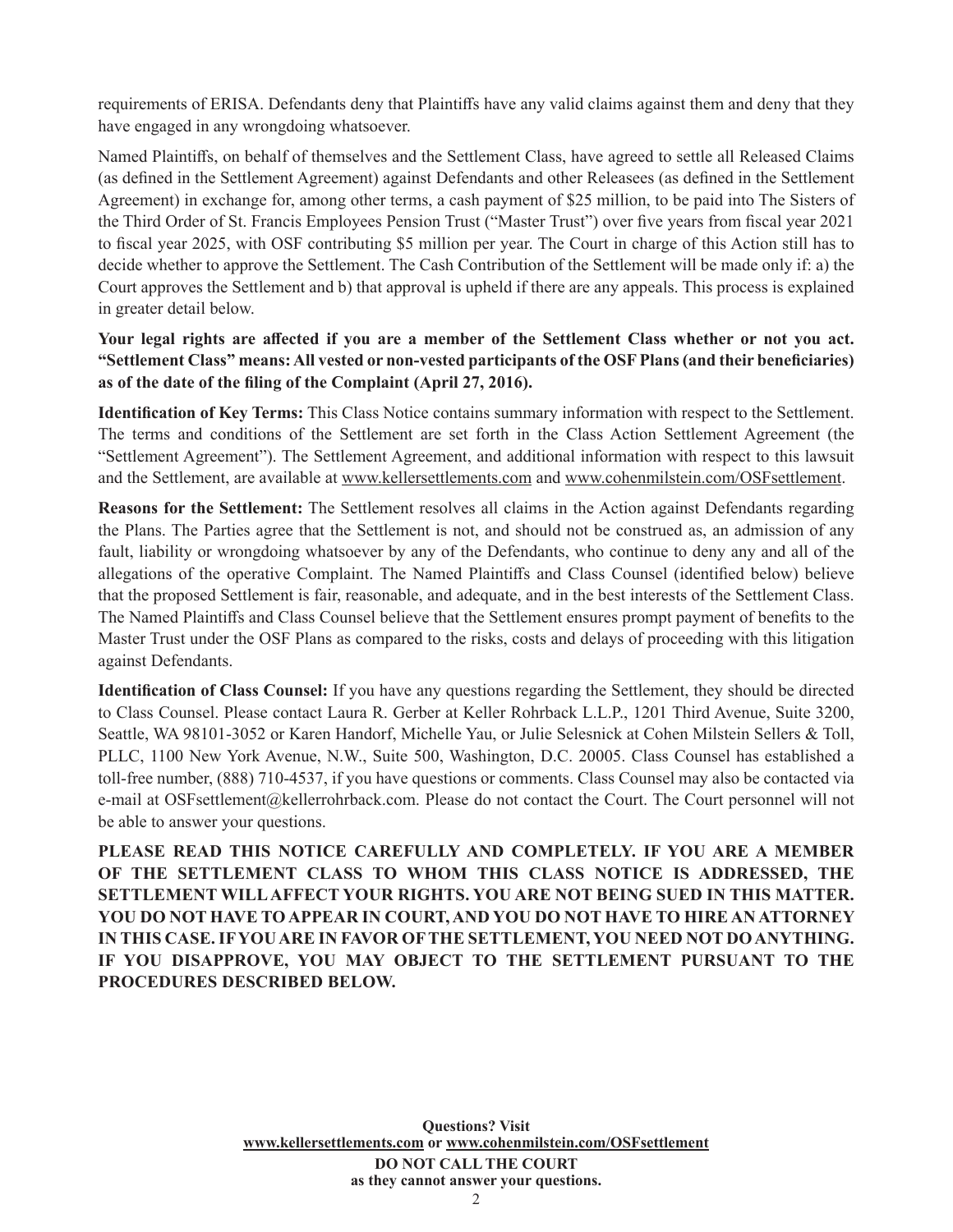# **ACTIONS YOU MAY TAKE IN THE SETTLEMENT**

| NO ACTION IS NECESSARY.                                                                                                                  | If the Settlement is approved by the Court and you are<br>a member of the Settlement Class, you do not need to<br>do anything.                                                                                    |  |
|------------------------------------------------------------------------------------------------------------------------------------------|-------------------------------------------------------------------------------------------------------------------------------------------------------------------------------------------------------------------|--|
| YOU CAN OBJECT NO LATER THAN<br>DECEMBER 18, 2020. WRITTEN<br>OBJECTIONS MUST BE FILED WITH THE<br>COURT BY THIS DATE.                   | If you wish to object to any part of the Settlement, you<br>can write to the Court and explain why you do not like<br>the Settlement.                                                                             |  |
| YOU CAN GO TO THE HEARING ON<br><b>JANUARY 15, 2021 BY FILING A NOTICE</b><br>OF INTENTION TO APPEAR NO LATER<br>THAN DECEMBER 31, 2020. | If you have submitted a written objection to the Court,<br>you can ask to speak in Court about the fairness of the<br>Settlement. You may enter your appearance in Court<br>through an attorney if you so desire. |  |

# **WHAT THIS NOTICE CONTAINS**

| 1.  |  |
|-----|--|
| 2.  |  |
| 3.  |  |
| 4.  |  |
| 5.  |  |
| 6.  |  |
| 7.  |  |
| 8.  |  |
| 9.  |  |
|     |  |
|     |  |
|     |  |
|     |  |
|     |  |
|     |  |
|     |  |
|     |  |
| 15. |  |
|     |  |
|     |  |
|     |  |
|     |  |

**Questions? Visit www.kellersettlements.com or www.cohenmilstein.com/OSFsettlement DO NOT CALL THE COURT**

# **as they cannot answer your questions.**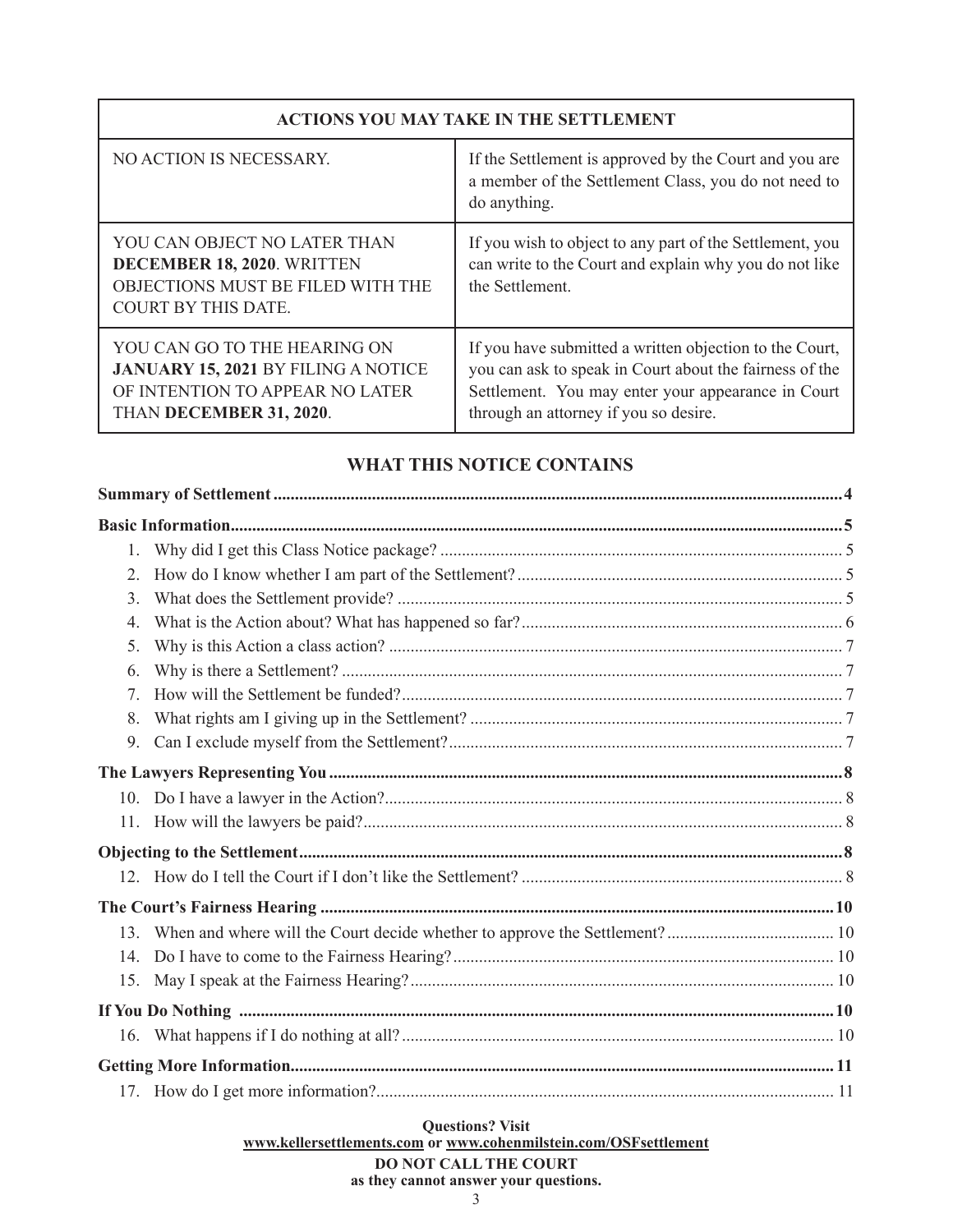This Action was filed in federal district court in Illinois against OSF and other defendants named in the Complaint (collectively, the "Defendants"). Named Plaintiffs and Defendants collectively are referred to herein as the "Parties."

A copy of the Complaint and other documents relevant to this Settlement, including the comprehensive Settlement Agreement, are available at www.kellersettlements.com and www.cohenmilstein.com/OSFsettlement.

# **SUMMARY OF SETTLEMENT**

The Settlement provides for a total payment by OSF of twenty-five million dollars (\$25,000,000) in exchange for a release of all claims (as defined in the Settlement Agreement) in the Fourth Amended Complaint ("FAC").

The first \$5 million installment of the Settlement Payment will be put into the Master Trust in fiscal year 2021; the cash payments can be made in installments or in a lump sum. OSF will continue to make cash contributions of \$5 million per year for five years through fiscal year 2025; Defendants' cash contribution requirement ends once the amounts deposited into the Master Trust pursuant to this Settlement reach \$25 million.

Attorneys' Fees and Expenses: Court-appointed Class Counsel will file a motion for an award of attorneys' fees and expenses that will be considered by the Court at the Fairness Hearing. At the same time, Class Counsel will petition for incentive awards for each of the five named Plaintiffs. The total amount that Class Counsel seeks for attorneys' fees, litigation expenses, and incentive awards cannot exceed \$1.75 million (one million, seven hundred and fifty thousand dollars), which includes payment of expenses incurred in connection with litigating the Action. The payment of attorneys' fees, expenses, and incentive awards by OSF is in addition to the other monetary consideration required in the Settlement Agreement.

Named Plaintiffs and Class Counsel believe that this Settlement represents the best possible monetary result that could be achieved for the Settlement Class in light of the significant risks Plaintiffs faced in the Action. While litigation is inherently uncertain, this particular Action presented extreme legal and financial risks. One of Plaintiffs' theories in this Action—that a non-church may not establish an ERISA-exempt church plan—was rejected by the United States Supreme Court in 2017, eliminating one of Plaintiffs' arguments. *See Advocate Health Care Network v. Stapleton*, 137 S. Ct. 1652 (2017). Although Plaintiffs proceeded on the alternate theory that the OSF Plans were not maintained by a proper "principal purpose" organization, their case was arguably weakened by the Supreme Court decision and subsequent decisions of the district court in this case, narrowing any remaining viable claims. Thus, continued litigation of the Action against Defendants would be unlikely to result in a recovery greater than the recovery under the Settlement Agreement; instead, it could result in no recovery at all.

Named Plaintiffs and Class Counsel, among other things, (1) have conducted an extensive investigation into the facts, circumstances, and legal issues associated with the allegations made in the Complaint; and (2) believe, based on the risks of the litigation, the time necessary to achieve a complete resolution through litigation, the complexity of the claims set forth in the operative Complaint, the ability of Defendants to withstand judgment, and the benefits accruing to the Plans' participants and beneficiaries under the Settlement, that the Settlement will provide a benefit to the Settlement Class, and that, when this benefit is weighed against the risks of continuing the prosecution of the Action, the Settlement represents a reasonable, fair, and adequate resolution of the claims of the Settlement Class.

The Parties have taken into account the uncertainty and risks inherent in this Action, particularly its complex nature, and have concluded that it is desirable that the Action be fully and finally settled on the terms and conditions set forth in the Settlement Agreement.

Please visit www.kellersettlements.com or www.cohenmilstein.com/OSFsettlement if you have additional questions.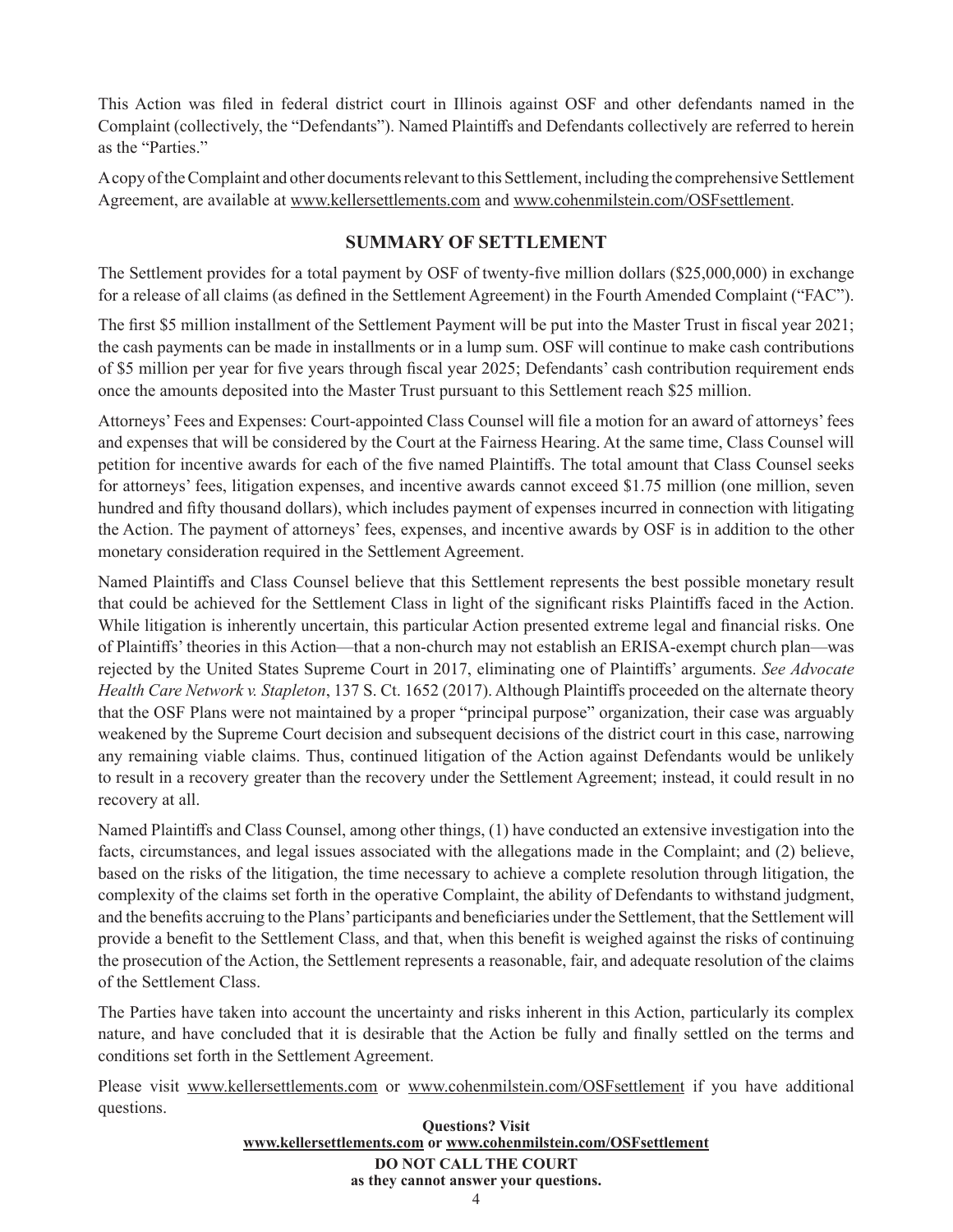# **BASIC INFORMATION**

# **1. Why did I get this Class Notice?**

Either you or someone in your family is a vested or non-vested participant or beneficiary of the OSF Plans as of April 27, 2016, the date Plaintiffs first filed their Complaint against Defendants. The Court has directed that this Class Notice be sent to you because, as a potential member of the Settlement Class, you have a right to know about the proposed Settlement with Defendants before the Court decides whether to approve the Settlement. If the Court approves the Settlement, and all related objections and appeals are favorably resolved, the cash contribution of \$25 million will be incrementally made by OSF through annual cash contributions to the OSF Plans of \$5 million per year for five years.

This Class Notice explains the Action, the Settlement, and your legal rights. The purpose of this Class Notice is to inform you of a hearing (the "Fairness Hearing") to be held by the Court to consider the fairness, reasonableness and adequacy of the proposed Settlement, and to consider the application of Class Counsel for their attorneys' fees and expense reimbursement as well as an application for incentive awards to Named Plaintiffs.

The Fairness Hearing will be held at 1:30 p.m. on January 15, 2021 before the Honorable Staci M. Yandle in the United States District Court for the Southern District of Illinois, 301 West Main Street, Benton, IL 62812, to determine:

- (a) Whether the Settlement Agreement is fair, reasonable, and adequate and should be approved by the Court;
- (b) Whether final judgment approving the Settlement Agreement should be entered;
- (c) Whether the Settlement Class should be certified as a mandatory non-opt-out class meeting the applicable requirements for a settlement class imposed by Federal Rule of Civil Procedure 23;
- (d) Whether the requirements of Federal Rule of Civil Procedure 23 and due process have been satisfied in connection with the distribution of the Class Notice to members of the Settlement Class;
- (e) Whether the requirements of the Class Action Fairness Act have been satisfied;
- (f) Whether to approve incentive awards to the Named Plaintiffs and if so, the amount; and
- (g) Whether to award attorneys' fees and expense reimbursement to Class Counsel and if so, the amounts.

The issuance of this Class Notice is not an expression of the Court's opinion on the merits of any claim in the Action, and the Court still has to decide whether to approve the Settlement. If the Court approves the Settlement, the cash contributions to the OSF Plans will begin after all related appeals, if any, are favorably resolved. It is always uncertain whether such appeals can be favorably resolved, and resolving them can take time, perhaps more than a year. Please be patient.

## **2. How do I know whether I am part of the Settlement?**

If the Court certifies the Action as a class action, you will be part of the Settlement Class. You are a member of the Settlement Class if you are a vested or non-vested participant or beneficiary of the OSF Plans as of April 27, 2016.

#### **3. What does the Settlement provide?**

The Settlement calls for a \$25 million cash contribution from the Defendants, and other non-monetary equitable relief. The requested award for attorneys' fees, expenses and incentive awards for the Named Plaintiffs ("Fee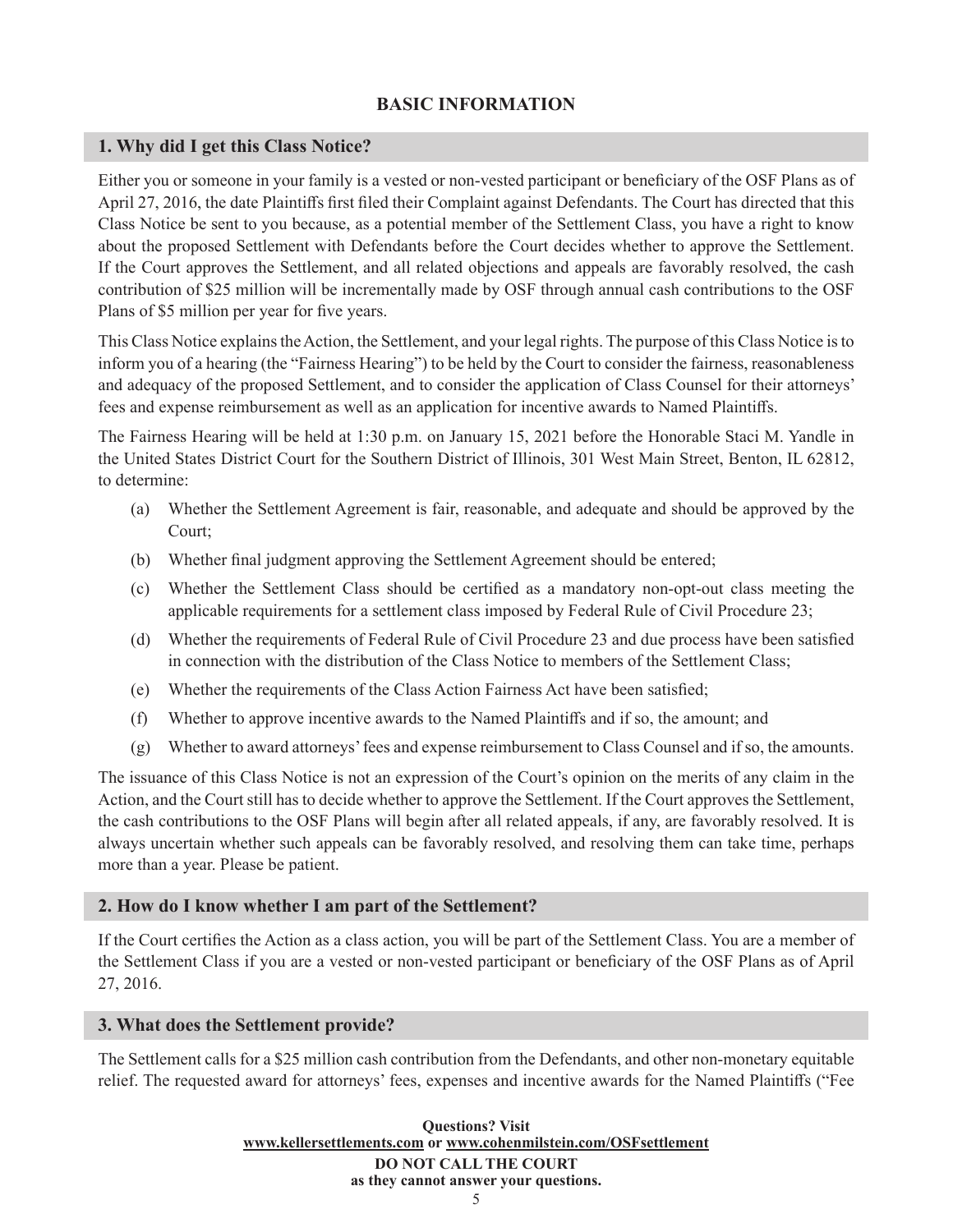Award") will be separately paid by OSF, and cannot exceed \$1.75 million. OSF will make payment to Class Counsel pursuant to the Fee Award granted by the Court within thirty (30) days after the Court's entry of a Final Approval Order. The first \$5 million installment of the Settlement Payment will be put into the Master Trust in fiscal year 2021; the cash payments for each year can be made in installments or in a lump sum. Defendants will continue to make cash contributions of \$5 million per year through fiscal year 2025. Defendants' cash contribution requirement ends once the amounts deposited into the Master Trust pursuant to this Settlement reach \$25 million.

The above description of the operation of the Settlement is only a summary. The governing provisions are set forth in the Settlement Agreement, which may be obtained at www.kellersettlements.com or www.cohenmilstein. com/OSFsettlement.

# **4. What is the Action about? What has happened so far?**

On April 27, 2016, Plaintiff Sheilar Smith filed a class action Complaint in this Court against OSF HealthCare System and various other defendants (collectively, the "Defendants") alleging violations of ERISA and improper treatment of the Plans as "church plans" resulting in, among other things, placing the pensions of participants and beneficiaries at risk by underfunding the Plans. On May 6, 2016, an Amended Complaint was filed adding Plaintiff Kasandra Anton as a named plaintiff. Separately, on May 3, 3016, *Bailey, et al. v. OSF HealthCare System, et al.*, No. 1:16-cv-01137 (C.D. Ill.), a class action with similar claims was filed in the Central District of Illinois. The Plaintiffs in the *Bailey* action were Bonnie Bailey, Peggy Wise, and June Schwierjohn. The claims from the *Bailey* action were included in the Fourth Amended Class Action Complaint by stipulation of the Parties following voluntary dismissal of that action on September 28, 2017. *Bailey v. OSF Healthcare Sys.*, No. 1:16-cv-013337-SLD-TSH, 2017 WL 4319113 (C.D. Ill. Sept. 28, 2017). The *Bailey* Plaintiffs were represented by the law firms of Kessler Topaz Meltzer & Check, LLP, and Izard Kindall & Raabe LLP.

The operative Complaint is the Fourth Amended Class Action Complaint and it alleges that the Defendants denied ERISA<sup>1</sup> protections to the participants and beneficiaries of the OSF Plans by incorrectly claiming that the OSF Plans qualify as ERISA-exempt "church plans." In short, Plaintiffs allege that the Defendants failed to operate the OSF Plans in accordance with ERISA and breached their fiduciary duties to the Plaintiffs by, among other things, failing to send participants proper notices and failing to make payment of required contributions to the Master Trust, leaving the OSF Plans severely underfunded and creating a substantial risk that the OSF Plans will be unable to pay the accrued pension benefits to which Plaintiffs and the other Class members are entitled.

A similar case concerning the church plan exemption was heard by the Supreme Court in 2017, *Advocate Health Care Network v. Stapleton*, 137 S. Ct. 1652 (2017). The Supreme Court ruled against the plan participants, holding that a church plan did not need to be established by a church. This ruling was released while this case was pending and eliminated one of Plaintiffs' arguments that the Plan was not a church plan. Following that ruling, Plaintiffs refined their arguments and filed their Fourth Amended Complaint, which is the operative Complaint, on October 12, 2017.

The Parties have been negotiating a settlement of this case since October of 2019, when the Parties met with Magistrate Judge Reona J. Daly in person to attempt to resolve the Action. While the mediation was unsuccessful, the parties continued discussions with the mediator after the meeting. Settlement discussions were later facilitated by nationally known mediator Robert A. Meyer, Esq., of JAMS via teleconference starting on March 4, 2020. On July 30, 2020, the Parties filed a notice of Settlement to inform the Court that they had reached agreement. This Settlement is the product of those arm's-length negotiations between Class Counsel

<sup>1</sup> "ERISA" is a reference to the Employee Retirement Income Security Act of 1974, as amended, 29 U.S.C. § 1001, *et seq.*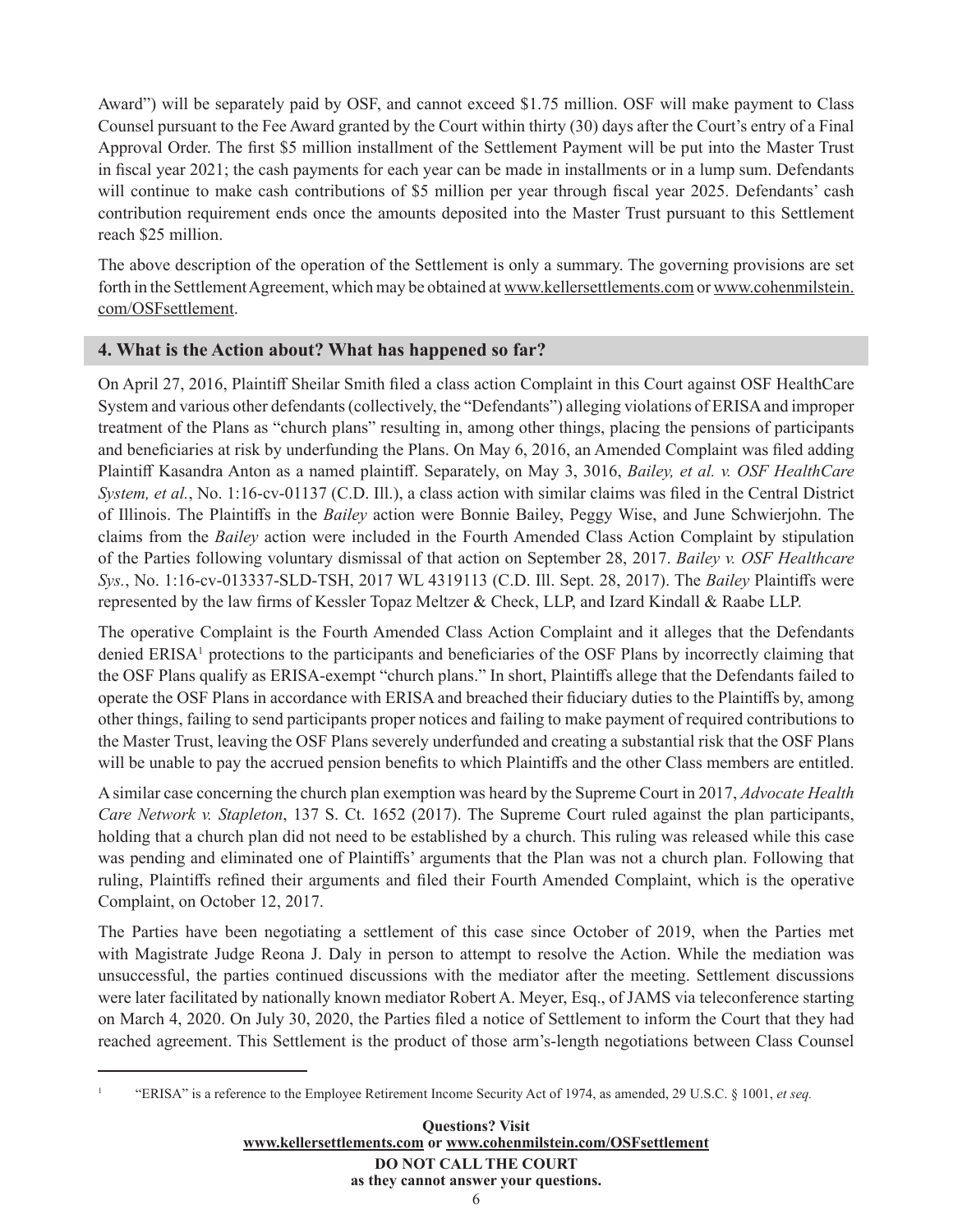and Defendants' counsel, which occurred over many months and were overseen and assisted by two experienced third-party mediators.

#### **5. Why is this Action a class action?**

In a class action, one or more plaintiffs, called "named plaintiffs," sue on behalf of people who have similar claims. All of the individuals on whose behalf the Named Plaintiffs in this Action are suing are the "Settlement Class Members." The Court will resolve the issues for all Settlement Class Members. The Honorable Staci M. Yandle, United States District Judge, is presiding over this Action.

### **6. Why is there a Settlement?**

Under the proposed Settlement, the Court will not decide the merits of the Action in favor of either Plaintiffs or Defendants. By agreeing to a Settlement, both the Plaintiffs and the Defendants avoid the costs, risks and delays of litigating the Action.

This Settlement is the product of zealous arm's-length negotiations between Class Counsel and Defendants' counsel in which the Parties utilized the services of two experienced third-party mediators. Throughout the Settlement negotiations, Plaintiffs and Defendants carefully considered the litigation risks and Defendants' financial condition.

Class Counsel believes that the proposed Settlement is fair, reasonable and adequate and in the best interest of the Settlement Class.

### **7. How will the Settlement be funded?**

Settlement Class Members do not need to do anything with respect to the Settlement in this Action. Defendants will transfer twenty-five million dollars (\$25,000,000) in cash contributions into the Master Trust from fiscal year 2021 to fiscal year 2025, at a rate of \$5 million per year. Defendants' cash contribution requirement ends once the amounts deposited into the Master Trust pursuant to this Settlement reach \$25 million.

The Fee Award approved by the Court will be separately paid to Class Counsel by Defendants.

## **8. What rights am I giving up in the Settlement?**

If the Settlement is approved, the Court will enter a judgment. This judgment will fully, finally, and forever release, relinquish, and discharge any and all actual or potential claims, actions, causes of action, demands, obligations, liabilities, attorneys' fees, expenses and costs arising out of the allegations of the Complaint, or otherwise, in connection with the sponsorship, funding, maintenance, operation or termination of, or distributions from, the OSF Plans, including any claims that were brought or could have been brought under federal law or state law as of the date of the Settlement Agreement by any member of the Settlement Class, including any challenge to the "church plan" status of the OSF Plans.

Released Claims do not include any claims which may arise out of this Settlement Agreement itself.

#### **9. Can I exclude myself from the Settlement?**

You do not have the right to exclude yourself from the Settlement. For settlement purposes, the Action was certified under Federal Rule of Civil Procedure 23(b)(1) and 23(b)(2) (non-opt-out class) because the Court determined the requirements of those Rules were satisfied. Thus, it is not possible for any of the members of the Settlement Class to exclude themselves from the Settlement. Members of the Settlement Class will be bound by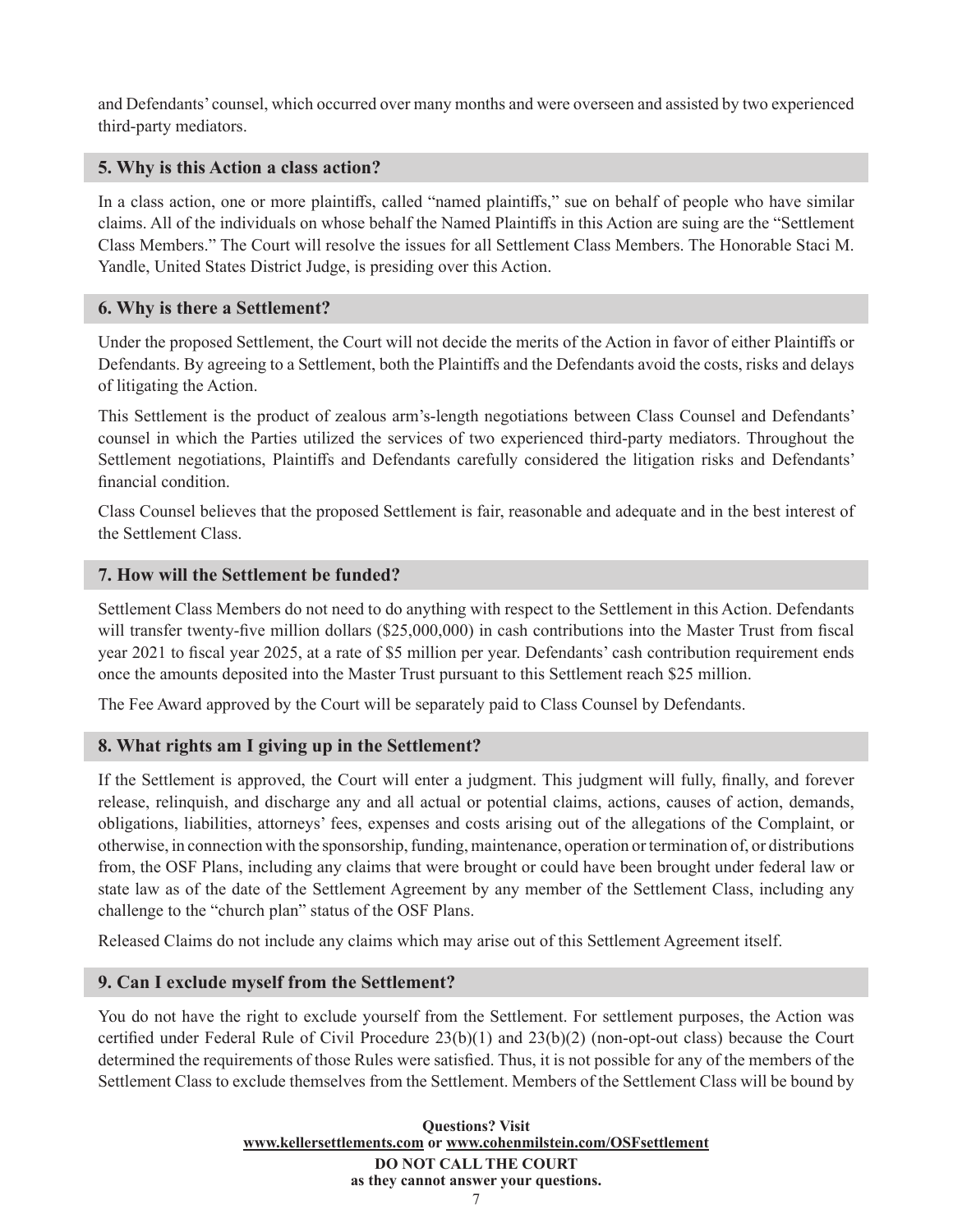any judgment or orders that are entered in the Action for all claims that were or could have been asserted in the Action against Defendants or are otherwise included in the Released Claims under the Settlement.

Although members of the Settlement Class cannot opt-out of the Settlement, they can object to the Settlement and ask the Court not to approve the Settlement.

# **THE LAWYERS REPRESENTING YOU**

### **10. Do I have a lawyer in the Action?**

The law firms of Keller Rohrback L.L.P. and Cohen Milstein Sellers & Toll, PLLC ("Class Counsel") represent Named Plaintiffs and the Settlement Class. The Named Plaintiffs and Settlement Class are also represented by the law firms of Kessler Topaz Meltzer & Check, LLP, and Izard Kindall & Raabe LLP, and Local Counsel Matthew H. Armstrong. You will not be charged directly by these lawyers. If you want to be represented by your own lawyer, you may hire one at your own expense.

### **11. How will the lawyers be paid?**

Prior to the Fairness Hearing, Class Counsel will apply for an award of attorneys' fees and for expense reimbursement, and incentive awards of \$5,000 for each Named Plaintiff. The application for attorneys' fees, expenses, and incentive awards will not exceed one million seven hundred fifty thousand dollars (\$1,750,000).

To date, Class Counsel have not received any payment for their services in prosecuting this Action on behalf of the Settlement Class, nor have Class Counsel been reimbursed for their out-of-pocket expenses. The fee requested by Class Counsel would compensate all Plaintiffs' counsel (in both the *Smith* and *Bailey* matters) for their efforts in achieving the Settlement for the benefit of the Settlement Class and for their risk in undertaking this representation on a contingency basis. The Court will determine the actual amount of the Fee Award.

# **OBJECTING TO THE SETTLEMENT**

## **12. How do I tell the Court if I don't like the Settlement?**

Any member of the Settlement Class who wishes to object to the fairness, reasonableness, or adequacy of the Settlement, to any term of the Settlement Agreement, to the application for payment of attorneys' fees and expenses, or to the application for incentive awards for Named Plaintiffs, may file an Objection in writing. All written objections and supporting papers must be signed and must: (1) clearly identify the case name and number "*Smith et al. v. OSF Healthcare System, et al*., Case No. 3:16-cv-00467-SMY-RJD;" (2) be filed with the Court and postmarked and mailed or faxed to Class Counsel and Defendants' Counsel at the addresses below on or before twenty-eight (28) days before the Fairness Hearing; (3) set forth the objector's full name, current address, and telephone number; and (4) set forth a statement of the position the objector wishes to assert, including any factual and legal grounds for the position that the class member would like the Court to consider. The objection must also provide the following additional information if applicable: (a) The names and a summary of testimony of any witnesses that the objector might want to call in connection with the Objection; (b) copies of all documents that the objector wishes to submit in support of his/her position; and (c) the name(s), address(es) and phone number(s) of any attorney(s) representing the objector.

The addresses for filing objections with the Court and service on counsel are listed below.

# **Your written objection must be filed with the Court, and mailed or faxed to the counsel listed below by no later than Friday, December 18, 2020:**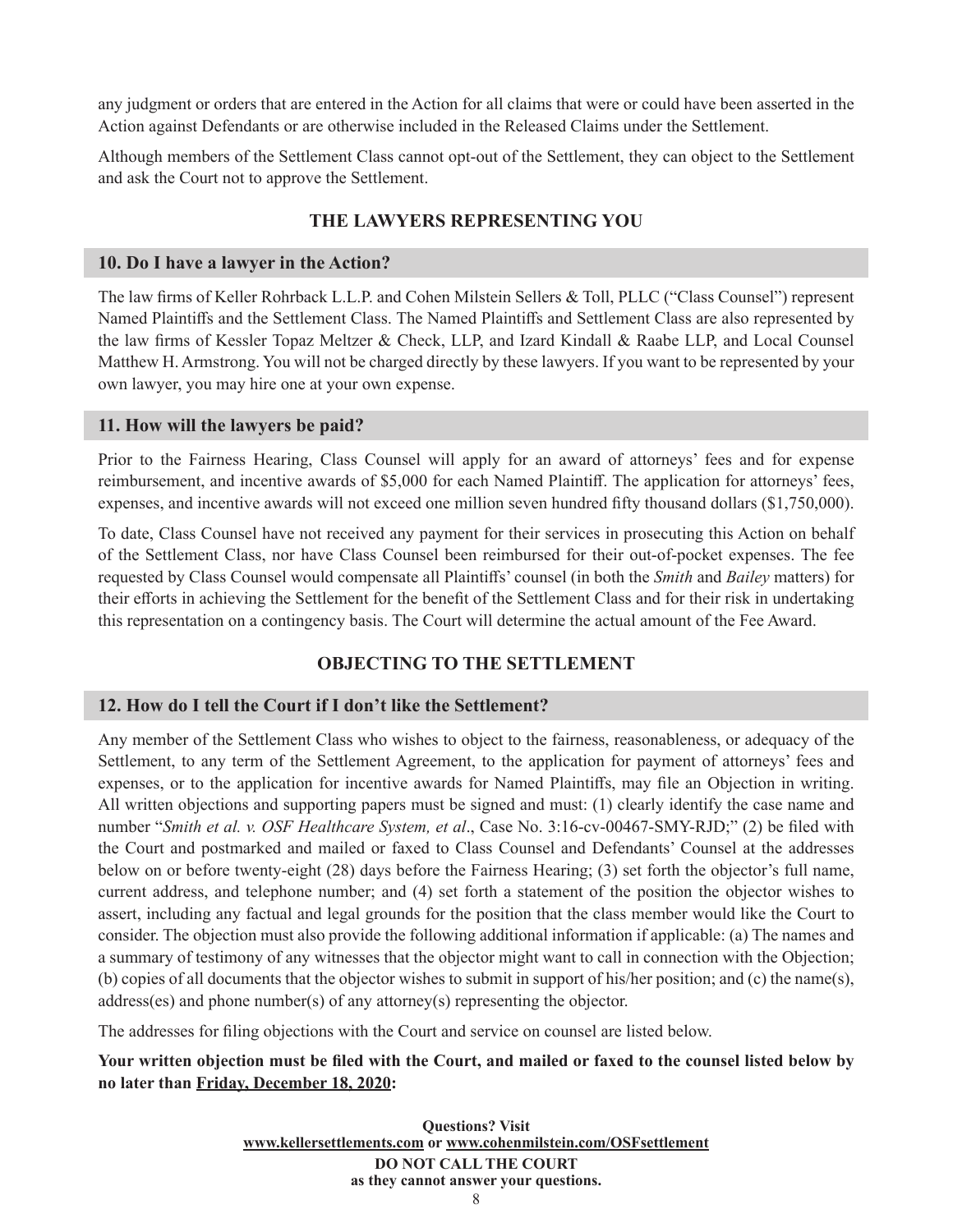#### **File with the Clerk of the Court:**

Clerk of the Court United States Courthouse 301 West Main Street Benton, IL 62812

And, by the same date, serve copies of all such papers by mail or fax to each of the following:

To Class Counsel:

Lynn Lincoln Sarko Laura R. Gerber KELLER ROHRBACK L.L.P. 1201 Third Avenue, Suite 3200 Seattle, WA 98101-3052 Fax: (206) 623-3384

Ron Kilgard KELLER ROHRBACK L.L.P. 3101 North Central Ave., Suite 1400 Phoenix, AZ 85012 Fax: (602) 248-2822

Karen L. Handorf Michelle C. Yau Julie S. Selesnick COHEN MILSTEIN SELLERS & TOLL, PLLC 1100 New York Ave., NW, Suite 500 West Washington, DC 20005 Fax: (202) 408-4699

To Defendants' Counsel:

Brian T. Ortelere Jeremy P. Blumenfeld MORGAN, LEWIS & BOCKIUS LLP 1701 Market Street Philadelphia, PA 19103-2921 Fax: (215) 963-5001

Abbey M. Glenn MORGAN, LEWIS & BOCKIUS LLP 1111 Pennsylvania Avenue NW Washington, DC 20004-2541 Fax: (202) 739-3001

**UNLESS OTHERWISE ORDERED BY THE COURT, ANY MEMBER OF THE SETTLEMENT CLASS WHO DOES NOT OBJECT IN THE MANNER DESCRIBED HEREIN WILL BE DEEMED TO HAVE WAIVED ANY OBJECTION AND SHALL BE FOREVER FORECLOSED FROM MAKING ANY OBJECTION TO THE PROPOSED SETTLEMENT AND THE APPLICATION FOR ATTORNEYS' FEES AND EXPENSES AND INCENTIVE AWARDS TO NAMED PLAINTIFFS.**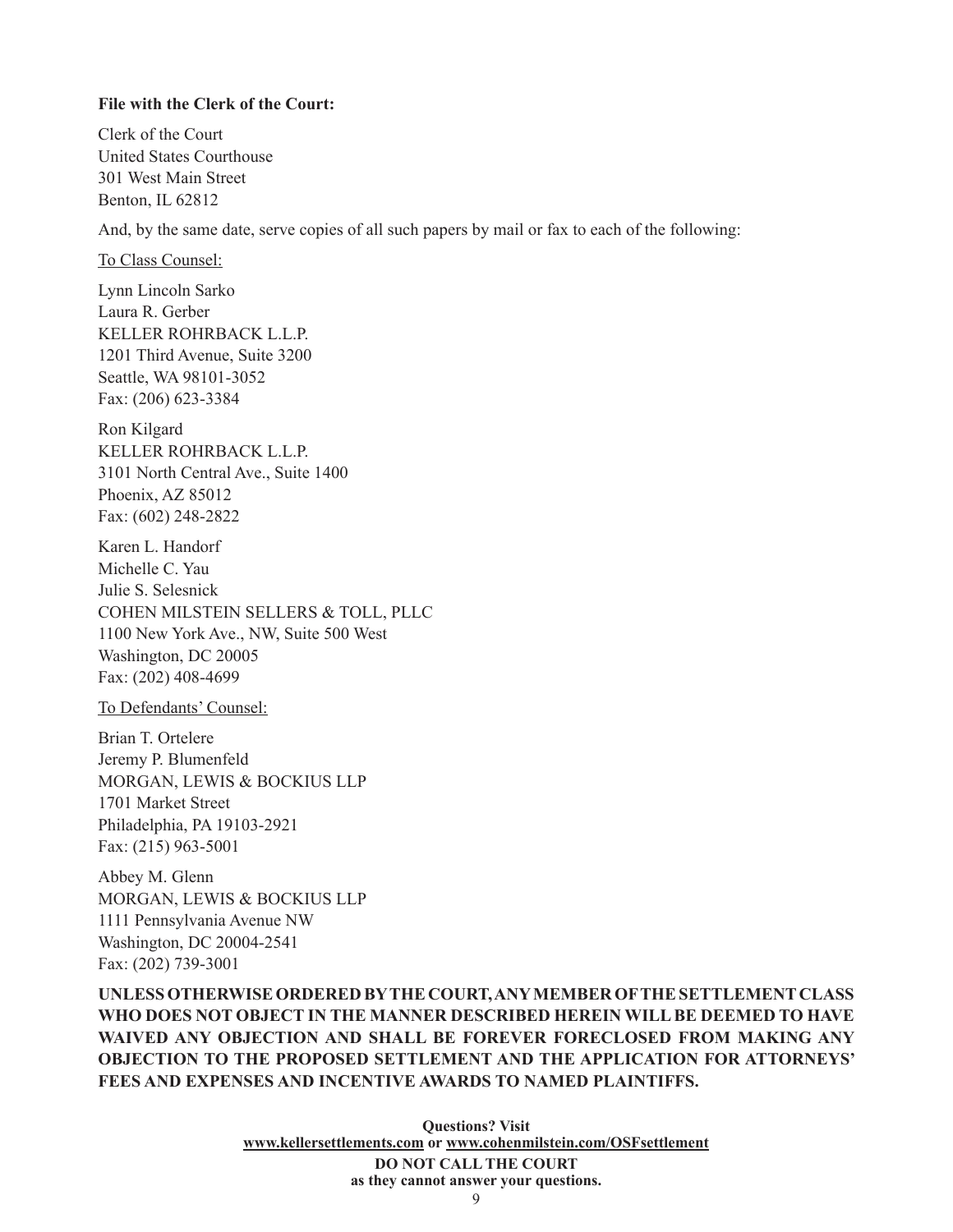# **THE COURT'S FAIRNESS HEARING**

### **13. When and where will the Court decide whether to approve the Settlement?**

The Court will hold a Fairness Hearing at 1:30 p.m. on January 15, 2021, at the United States District Court for the United States District Court, Southern District of Illinois, 301 West Main Street, Benton, IL 62812. Pursuant to Fourth Amended Administrative Order issued by the United States District Court for the Southern District of Illinois on October 1, 2020, and in light of the exigent circumstances created by the Covid-19 pandemic, access to federal courthouses is limited and the operations of the District Court for in-person settings are restricted and teleconferencing and videoconferencing is being utilized and will be made available to the public to the extent practicable. Information detailing how to access the audio and/or video feed of court proceedings for the Fairness Hearing will be posted in the notice of setting, and general information will be published on the district court's public web page, www.ilsd.uscourts.gov. You may contact Class Counsel with questions regarding attendance at the Fairness Hearing.

# **IF YOU DO NOT WISH TO OBJECT TO THE PROPOSED SETTLEMENT OR THE APPLICATION FOR ATTORNEYS' FEES AND EXPENSES AND INCENTIVE AWARDS TO NAMED PLAINTIFFS, YOU DO NOT NEED TO ATTEND THE FAIRNESS HEARING.**

At the Fairness Hearing, the Court will consider whether the Settlement is fair, reasonable, and adequate. If there are objections, the Court will consider them. After the Fairness Hearing, the Court will decide whether to approve the Settlement. The Court will also rule on the motion for attorneys' fees and expenses and incentive awards to Named Plaintiffs. We do not know how long these decisions will take.

### **14. Do I have to come to the Fairness Hearing?**

Class Counsel will answer questions Judge Yandle may have. You are welcome to come at your own expense. If you send an objection, you do not have to come to Court to talk about it. As long as you mailed your written objection on time, it will be before the Court when the Court considers whether to approve the Settlement as fair, reasonable and adequate. You may also have your own lawyer attend the Fairness Hearing at your expense, but such attendance is not necessary.

## **15. May I speak at the Fairness Hearing?**

If you are a member of the Settlement Class and you have filed a timely objection, you may ask the Court for permission to speak at the Fairness Hearing. To do so, you must send a letter or other paper called a "Notice of Intention to Appear at Fairness Hearing in *Smith, et al. v. OSF HealthCare System, et al*., Case 3:16-cv-00467- SMY-RJD". Be sure to include your name, address, telephone number, and your signature. Your Notice of Intention to Appear must be served on the attorneys listed above, postmarked and mailed or sent via facsimile no later than December 31, 2020, fourteen (14) days before the Fairness Hearing, and must be filed with the Clerk of the Court, also postmarked no later than December 31, 2020.

The Fairness Hearing may be delayed by the Court without further notice to the Settlement Class. If you wish to attend the Fairness Hearing, you should confirm the date and time with Class Counsel.

# **IF YOU DO NOTHING**

## **16. What happens if I do nothing at all?**

If you do nothing and you are a Settlement Class Member, you will participate in the Settlement as described above in this Class Notice if the Settlement is approved.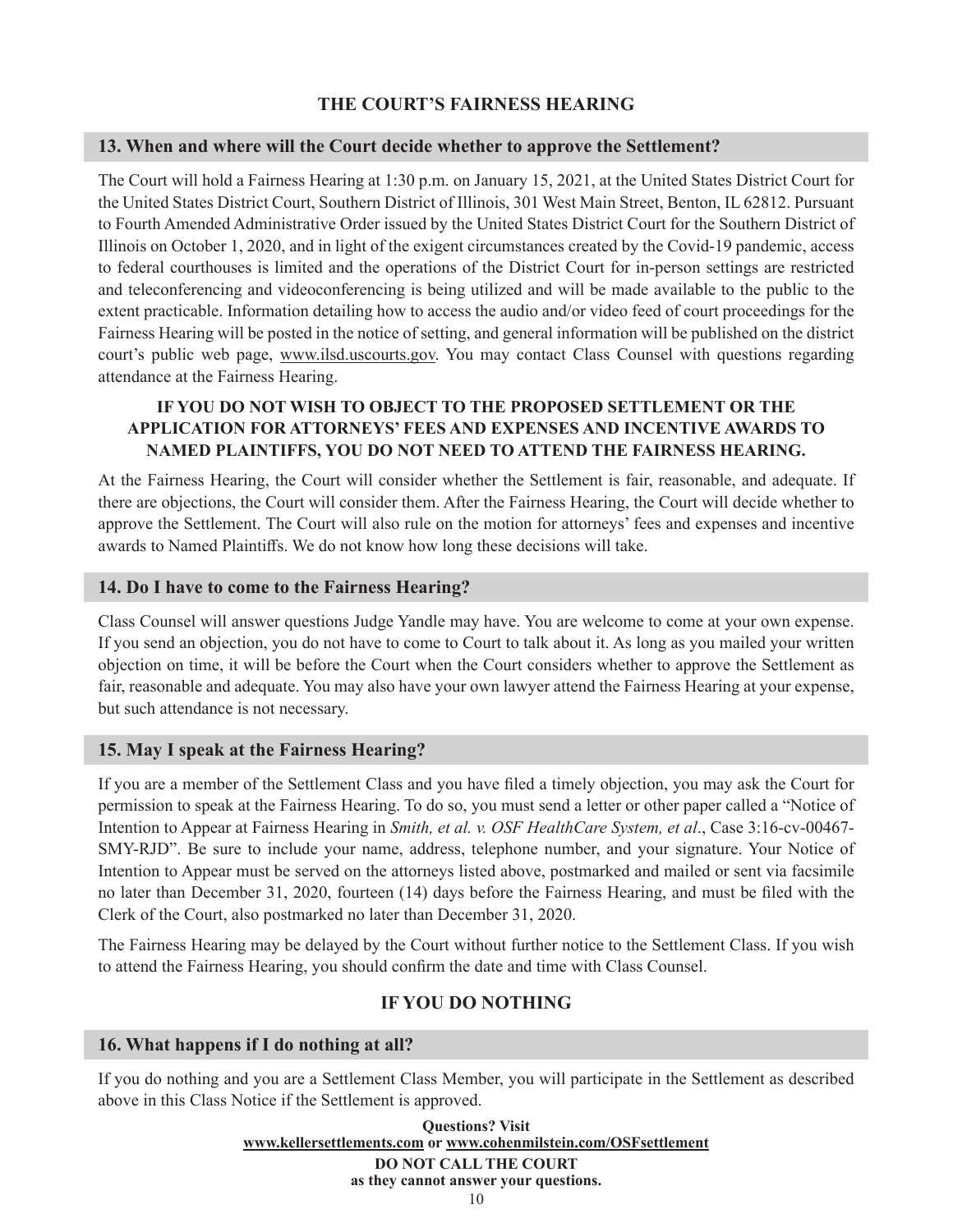### **GETTING MORE INFORMATION**

#### **17. How do I get more information?**

This Class Notice summarizes the proposed Settlement. Full details of the Settlement are set forth in the Settlement Agreement. You may obtain a paper copy of the Settlement Agreement by making a written request to Class Counsel listed above under item 12. Copies of the Settlement Agreement, as well as the motion seeking preliminary approval of the Settlement Agreement, and the Preliminary Approval Order, may also be viewed at www.kellersettlements.com or www.cohenmilstein.com/OSFsettlement.

DATED: November 16, 2020 By Order of the Court

Hon. Staci M. Yandle United States District Judge Southern District of Illinois